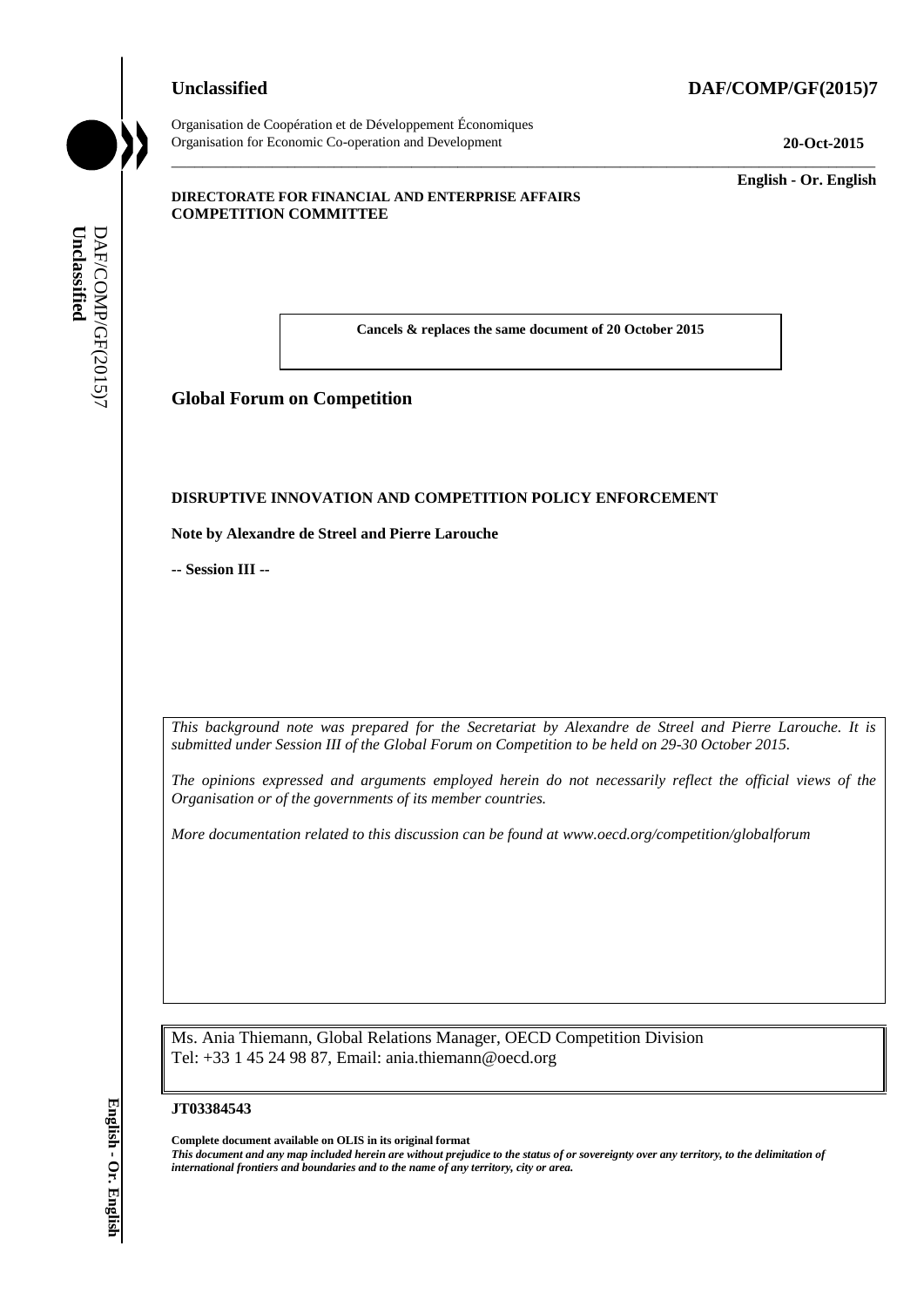# **DISRUPTIVE INNOVATION AND COMPETITION POLICY ENFORCEMENT**

#### **-- Background Note --**

#### 1. **Disruptive Innovation**

 $\overline{a}$ 

1. Nowadays it is very fashionable to talk of 'disruptive innovation'. As with every buzzword, increasing frequency of use adversely affects conceptual sharpness. Accordingly, it is useful to start by going back to how disruptive innovation was defined and described originally.

# *1.1 Defining disruptive innovation*

2. In their seminal paper in the Harvard Business Review, Bower and Christensen (1995) distinguished between two types of technological innovation:

- *Sustaining innovation* takes place within the value network of the established firms and gives customers something more or better in the attributes they already value.
- *Disruptive innovation* takes place outside the value network of the established firms and introduces a different package of attributes from the one mainstream customers historically value.

3. At the outset, it is important to dispel the frequent confusion between the sustaining/disruptive and incremental/breakthrough distinctions. Incremental and breakthrough refer to *technological process*, and qualify the innovation with respect to the prior state of the art: an *incremental innovation* marks a small step forward (typically the improvement of a feature or characteristic of a technological paradigm), whereas a *breakthrough innovation* involves a significant technological jump (akin to a change of technological paradigm). For instance, adding slow motion or stop image capacities to a VCR is an incremental innovation; replacing VCRs with DVDs is a breakthrough innovation.

4. In contrast, sustaining and disruptive refer not to technological progress, but to the relationship between the innovation and the *value network* around it: a sustaining innovation takes place within the value network, whereas a disruptive innovation comes from outside of the value network and displaces it. As Christensen describes it, within the value network, incumbent firms tend to improve products constantly, so as to pull the market upwards towards the high-end. This leaves the door open for other firms to come from a neighbouring market and start offering low-end products that meet the basic requirements of the value network and offer additional value (outside of the value network). If these other firms are successful in gaining a foothold on the low-end of the market, the value network will be

This background Note was prepared by Alexandre de Streel, Professor of EU Law and Director of the Research Centre on Information, Law and Society (CRIDS), Namur University and Pierre Larouche, Professor of Competition Law and Director, Tilburg Law and Economics Centre (TILEC), Tilburg University.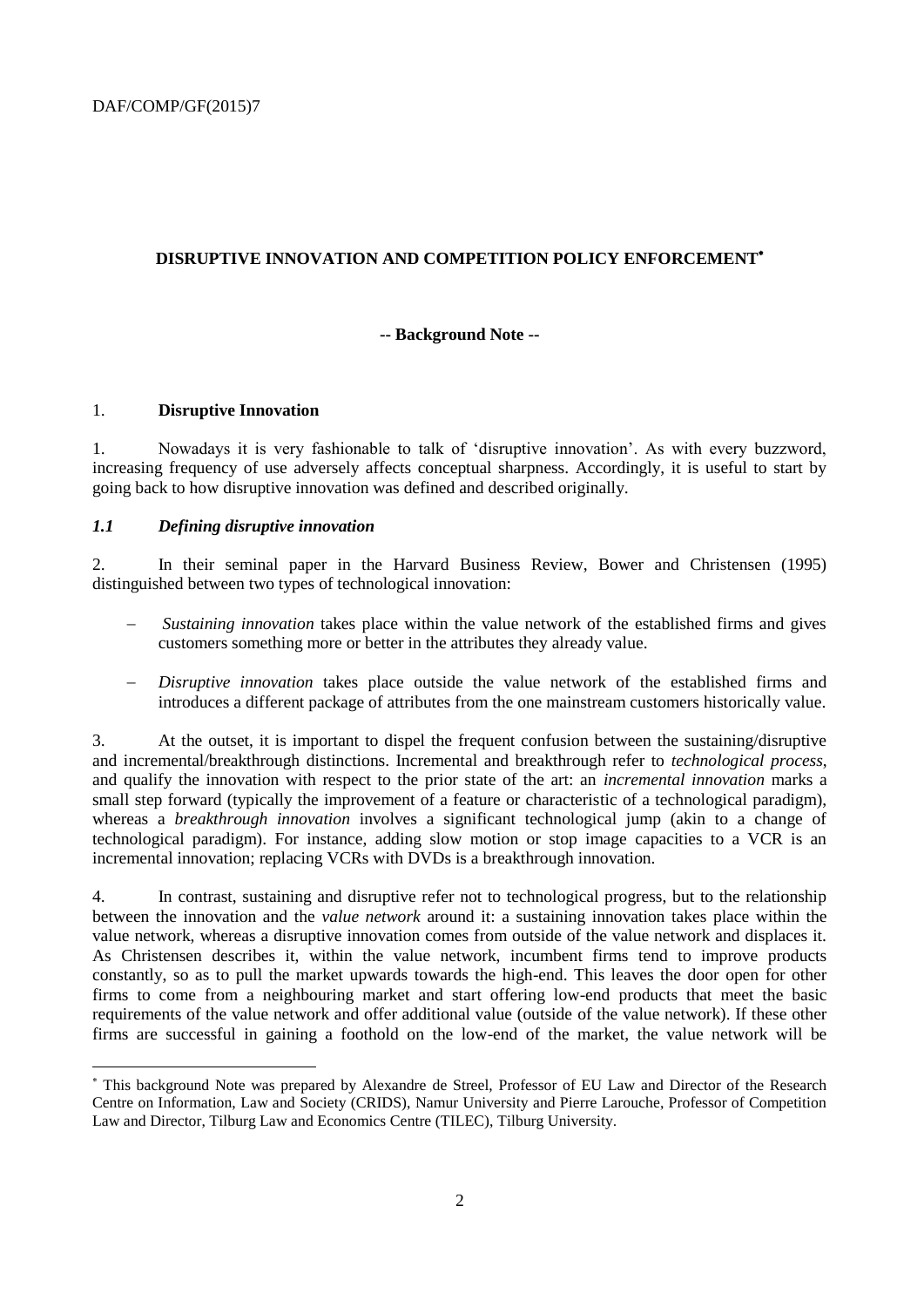redefined on their terms, and they will supplant the incumbent firms. This is why, as Christensen explains, even successful firms that invest in innovation and stay nimble can be displaced by disruptive innovation. Disruptive innovation comes from the blind side of incumbent firms.

5. To continue with the example given above, following the introduction of the VCR, its replacement by the DVD and later by Blu-ray are the main events in a long and rich string of sustaining innovations, whereby domestic video recording and viewing devices have become more and more sophisticated along a range of parameters: video and sound quality, ease of use and convenience, recording possibilities, viewing options, etc. This century witnessed the start of another technology, streaming, which at first was not really a competitor to DVDs and Blu-ray. Yet streaming progressively reached the point where – with the help of YouTube and others – it could satisfy the basic needs of the low end of the market, while offering additional values (no need for physical media, ubiquity, etc.). Firms active on the DVD and Blu-ray markets, despite the quality of their products, were unable to stop streaming from eating up their market as it progressed and it became a suitable substitute for a wide range of consumers. It could be argued that the value network has now shifted so that the values of streaming are now central, and physical media systems (DVD, Blu-ray) have become more of a niche market.

6. As explained by Christensen (1997), the deployment of disruptive innovation takes place in two phases: (i) in a first phase, the innovation *performs worse* along some dimensions that are important for traditional customers and with lower prices, hence it targets - and is used - by *new customers* in a new market;<sup>1</sup> (ii) in a second phase when the disruptive innovation is established in its new market, it *progresses quickly* to satisfy the needs of *mainstream customers* and dethrones the leading firms in the mainstream market.

7. Disruptive innovation is not a new phenomenon: in the past, the advent of the automobile (replacing horse-drawn carriages), of the telegraph (replacing mail) and of the phonograph (replacing live performances) can all be presented as disruptive innovations, with the one proviso that the disruptive innovations started as luxuries and it took some time before their cost of production were reduced such that they could displace existing technologies. In more recent times, disruption 'on the cheap' has become possible. Many disruptive innovations now benefit from the characteristics of digital technologies such as: network effects, which may be direct or indirect, leading to market tipping; reduction of costs allowed by the reduction of intermediation; and scalability providing rapid access to a potentially global customer base.<sup>2</sup>

8. The theories of Christensen were developed against that more contemporary backdrop where entry is less costly and difficult than before. It is easier and quicker to disrupt a market today than it was in the past. That is why we see an acceleration of the number and the rhythm of industry disruptions.<sup>3</sup> Recent examples of disruptive innovation would include – next to the Christensen case-study on miniature hard drives – streaming (disrupting the DVD/Blu-ray industry), browser-centric computing (leading to cloud computing, disrupting the PC industry), smartphones and tablets (disrupting the PC and microprocessors industries), digital content and online distribution (disrupting the traditional content industries) or the 'sharing economy' (disrupting traditional service industries like taxis and hotels).

 $\overline{a}$ 

 $1$  Christensen notes that in this first phase, the innovator competes against non-consumption.

 $2$  On the characteristics of digital markets: Monopolkommission (2015:15-27), OECD (2012), Shapiro and Varian (1999).

 $3$  To illustrate the acceleration of the rhythm of disruption, see OECD (2015:5).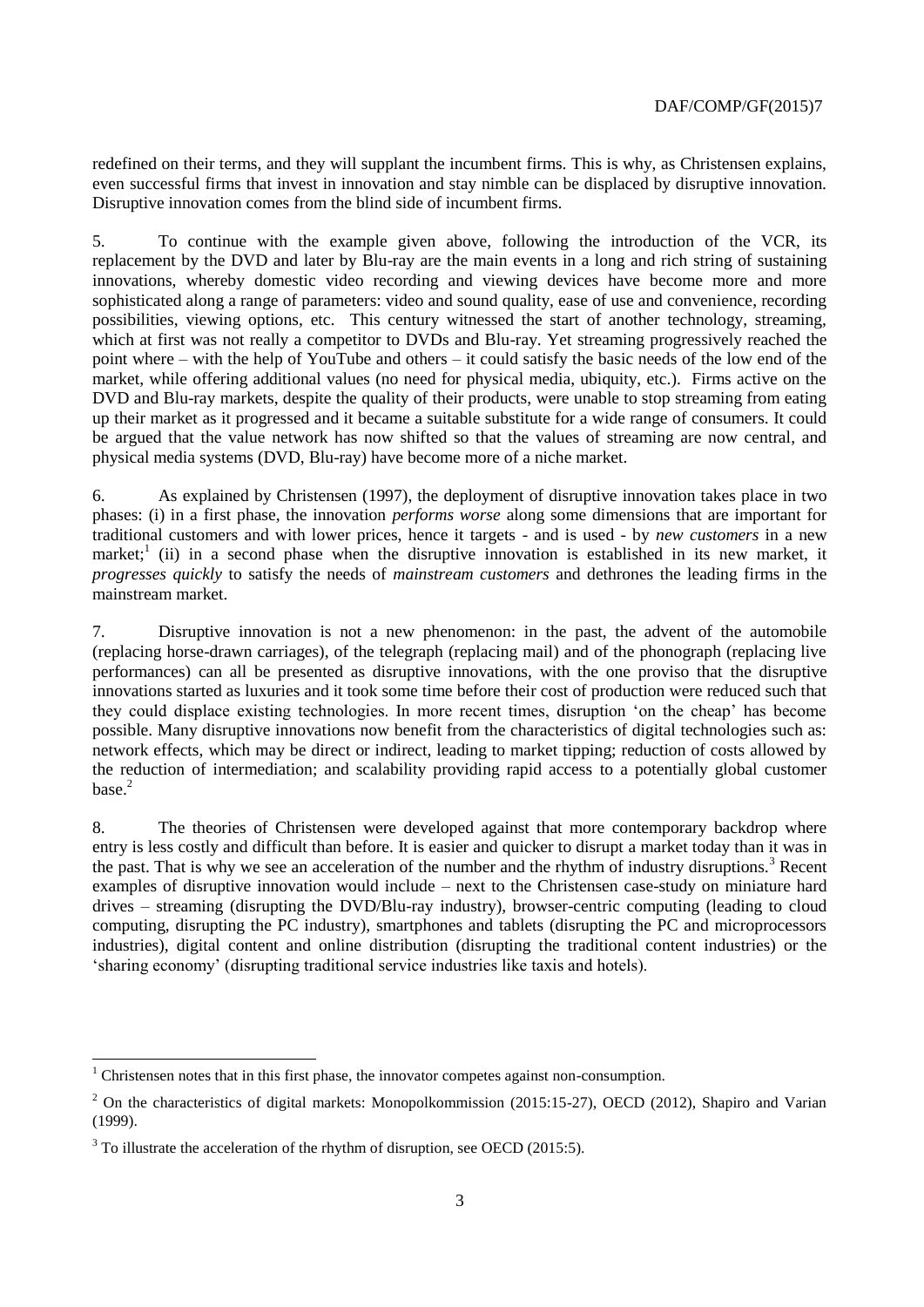# *1.2 Business strategy and welfare implications*

9. Disruptive innovation is more frequent and, in the wake of the work of Christensen et al, it is better understood. Accordingly, it has become a popular business strategy. From a business perspective, disruptive innovation offers an alternative path to market entry and growth, in addition to the more traditional path of challenging the incumbent firm(s) head on, via sustaining innovation or more statically via cheaper products or superior marketing, for instance. Because it avoids frontal competition, a disruptive innovation strategy can allow the disruptor to grow 'under the radar' of incumbent firms and, if successfully executed, can offer more growth potential.<sup>4</sup> At the same time, the disruptor faces a greater challenge in crafting and offering an innovative product that will at least appeal to the lower-end of the existing value network and offer sufficient added value to draw consumers to it. As its name indicates, disruptive innovation remains innovation: the disruptor must manage both to invent something new *and* to have this invention diffused and adopted by customers. Both invention and diffusion/adoption are affected by uncertainty.

10. The welfare implications of disruptive innovation are generally positive, as long as the innovation does not breach fundamental rights or adversely affect a public policy objective. Disruptive innovation usually also generates the kind of 'creative destruction' described by Schumpeter, but it is generally agreed that such process is on balance good for welfare.

11. Combining the business strategies and the welfare implications, against the backdrop of innovation as a combination of invention and diffusion/adoption, the following scenarios can be envisaged:

- i) A firm typically a start-up *single-handedly carries out disruptive innovation*, and rides on it to become a large player. Indeed we see many start-ups unseating established firms.<sup>5</sup> As a starting point, there is no reason for concern in this scenario, save for the risk of anticompetitive exclusionary strategies if and when the disruptor becomes a dominant player.
- ii) In the course of the process of innovation, the *potential disruptor is acquired by another firm* (usually a larger firm), and that acquisition provides the necessary impetus and resources for disruptive innovation to take place. The earlier the acquisition, in the innovation process, the higher the risk taken by the acquirer, but also the lower the price. As a starting point, this scenario should also be of no concern; in some respect, it might even be superior to scenario 1, since the resources of the acquiring firm might increase the chances of successful execution of a disruptive innovation scenario.
- 12. However, incumbent firms can intervene to affect the outcomes of either scenario:<sup>6</sup>
	- 1. One or more *incumbent firm(s)* can try to prevent disruption from happening by *depriving the disruptor from the ability to create an interface or an overlap* between its innovative product and the existing value network.

 $\overline{a}$ 

<sup>&</sup>lt;sup>4</sup> If competition ends up being for the market rather than in the market.

 $<sup>5</sup>$  Founded in 2008, Airbnb is now used by an average of 425,000 people every night. Reportedly valued at about US\$</sup> 20 billion earlier this year, Airbnb is worth about two-thirds of the Hilton hotel chain. Uber now operates in 55 countries, has more than 160,000 active drivers, and is valued at more than US\$ 40 billion, making it more valuable than Delta Airlines and nearly twice as valuable as Viacom: OECD (2015:4).

<sup>&</sup>lt;sup>6</sup> Incumbent firms may also try to exclude disruptive innovator through public regulation. This scenario is is not examined here as it was already analysed in OECD (2015).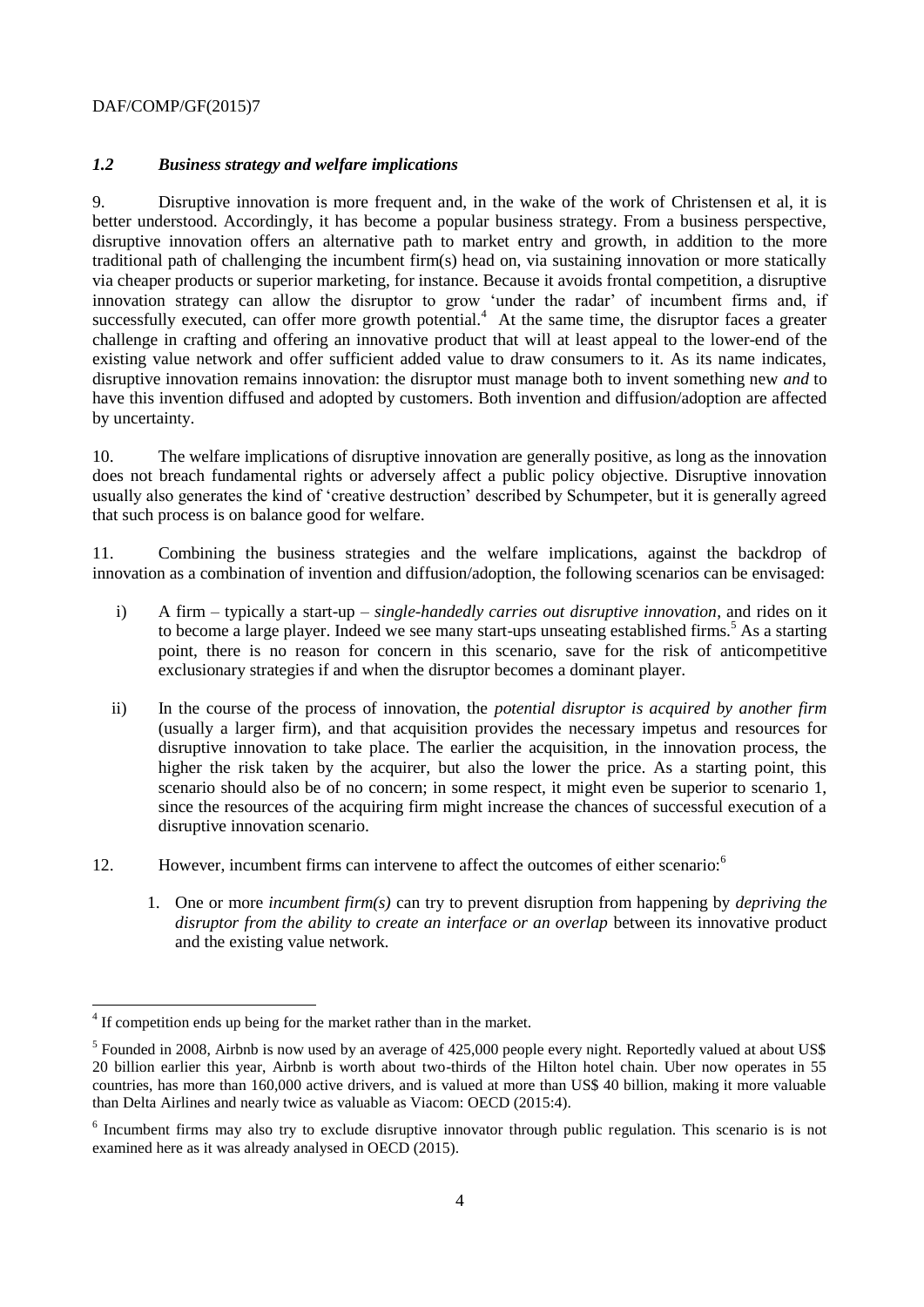2. An *incumbent firm can acquire the disruptor* with a view not to accelerate disruption, as in scenario 2, but rather *to thwart it by mothballing* the disruptor and its products after the acquisition. The disruptor usually has a strong incentive to carry out the disruption, since the potential longer-term gains from a successful execution are greater than the short-term losses. In the case of a new entrant, the short-term losses are zero and even for a small incumbent firm, the losses may pale in comparison to the gains. Larger incumbents, however, find themselves in a situation where they are cannibalizing their existing market position, and might prefer to forego long-term gains and mothball the disruptor to protect their existing position.

13. Since disruptive innovation is important for growth and consumer welfare and because it may be threatened by incumbent firms, antitrust agencies have a special responsibility to ensure that the process of disruptive innovation is not affected or prevented through the actions of incumbent firms. However, the threat to disruptive innovation are not easy to identify by antitrust agencies, hence are prone to risks of errors (of type I as of type II). To mitigate those risks, the agencies should rely on appropriate theories of harm based on Scenarios 3 and 4.

# **2. Competition Policy and Disruptive Innovation**

# *2.1 The goals of competition policy*

14. There is a growing literature on the relationship between innovation and competition policy.<sup>7</sup> Often this literature starts with the complex relationship between innovation and the level of competition citing the three main theories: the theory of Schumpeter (1942) which posits a negative relationship between competition and innovation as incentives for innovation are based on the perspective of future monopoly rents; the theory of Arrow (1962) which posits a positive relationship between competition and innovation as the incentives for innovation are based on the need to outperform competitors; and the theory (and empirical analysis) of Aghion et al. (1995) which posits an inverted-U relationship between competition and innovation, i.e. too little or too much competition is negative for innovation.

15. The proponents of Arrow and, to some extend of Aghion et al.,<sup>8</sup> see an important role for antitrust agencies in supporting innovation because they understand competition as the driver of innovation. On the other hand, some proponents of Schumpeter see no, or very little, role for antitrust because they understand monopoly as necessary for innovation and, in any case, as only temporary as it is rapidly displaced by a new monopoly through the process of creative destruction. However, as explained by Shelanski (2013:1693), the Schumpeter theory does not imply that antitrust has no role in protecting innovation. On the contrary, it should ensure that the process of creative destruction is not impeded by the dominant firms at a risk of being destroyed.

16. Thus, there is no need to choose between the three theories of innovation to agree that antitrust agencies should *protect the process of innovation* by keeping the market open for potential innovators.<sup>9</sup> As

<sup>7</sup> For instance: Baker (2007), Katz and Shelanski (2007), Ginsburg and Wright (2012), Monti (2004), Sidak and Teece (2009), Shapiro (2011), Shelanski (2013).

<sup>&</sup>lt;sup>8</sup> This is because antitrust intervention usually takes place in markets with little competition, hence in the upwardsloping of the inverted-U curve which matches the Arrow view. The downward-sloping part of the curve (matching the Schumpeter view) is only reached for markets with a CR4 of 50% or less which is unlikely to be the case in practice when there is an antitrust intervention.

<sup>&</sup>lt;sup>9</sup> This has always been the view of the European. Already back in 2001, the Competition Commissioner Monti stated that: "*The risk is rather that a position of market power may be temporary in the absence of anti-competitive action – but anti-competitive action by the company with market power would render that temporary strength permanent*", speech Competition in the New Economy, 21 May 2001. In 2013, the Competition Commissioner Almunia stated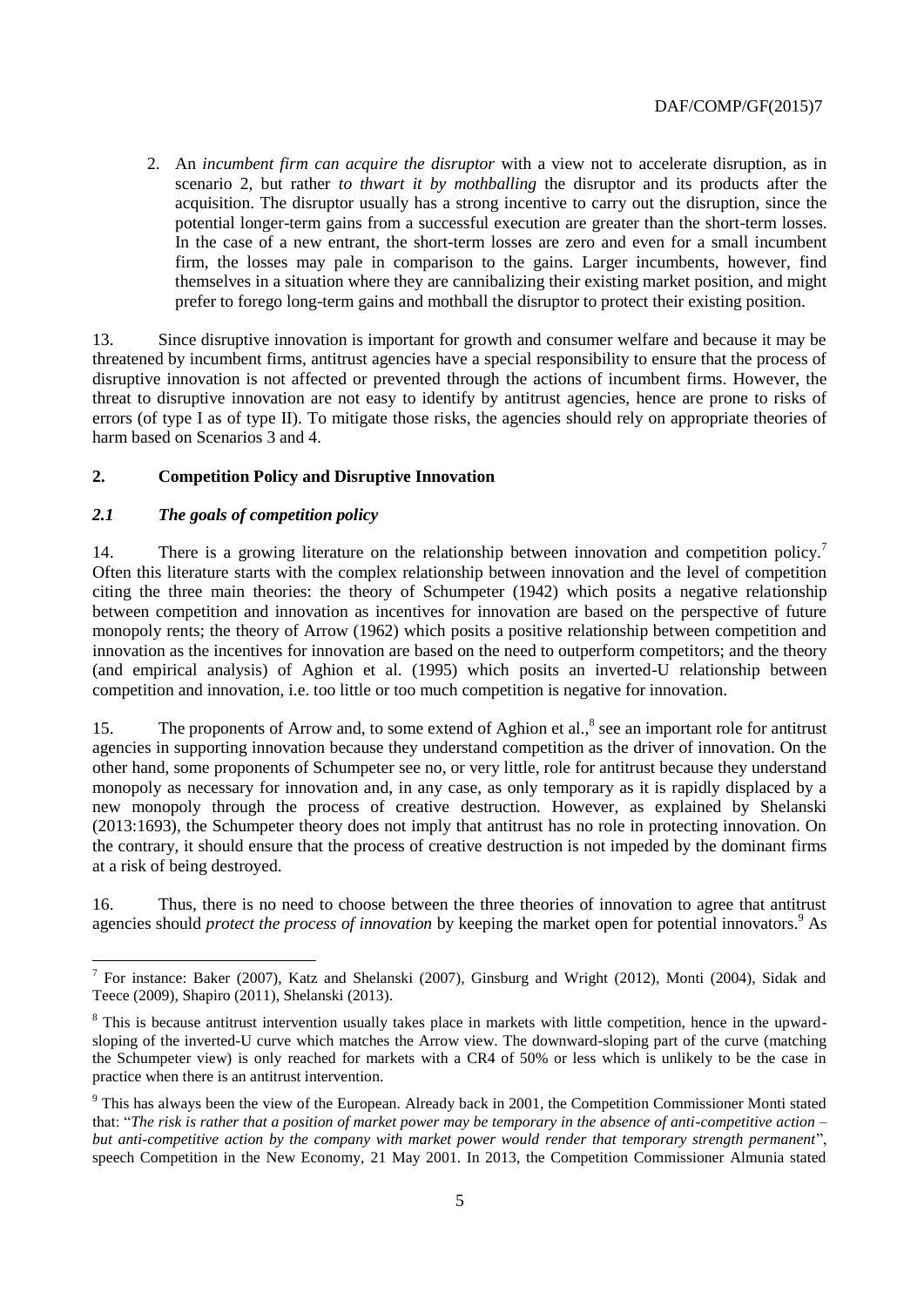explained by Larouche and Schinkel (2014:173), this conception of the role and the goal of competition policy can be seen as a return to the ordo-liberal foundations of competition policy (in Europe at least), which aimed at protecting the competitive process.<sup>10</sup>

17. This role of competition policy is even more important for disruptive innovation than for sustaining innovation because its radical nature implies larger effects on consumer welfare but also a larger – if not existential - threat to established firms, hence higher incentives to block such innovation. To be sure, incumbent firms often do not see disruptive innovation, hence cannot stop it. However, given the influence Christensen had on the business community and practices, more and more mainstream firms are able to spot possible disruption. Indeed the most highly-regarded firms in innovative sectors today are actively monitoring a broad range of start-ups and using their capital reserves to carry out strategic acquisitions, implicitly acknowledging Christensen's observation that incumbent firms will rarely retain their leading positions on the strength of their own efforts only, however well they are managed.

#### *2.2 The theory of harm*

 $\overline{a}$ 

18. The literature on innovation and competition policy also shows that antitrust enforcement should adapt its methodology when it deals and wants to protect the innovation process, and that those adaptations can mostly be done within the existing law. At a very general level, this literature calls for a change of emphasis from static efficiency and price evolution to dynamic efficiency and innovation incentives. The literature also calls for a shift of emphasis from market definition towards market conduct and the theory of harm.

19. This applies in particular to disruptive innovations which cannot be properly factored in within an analytical framework that relies on static tools such as market definition and market power. Indeed relevant markets are defined at the outset of the analysis, and they are presumed to remain constant through the analysis. Market power is ascertained, the implications of firm conduct are assessed, and even remedies are crafted against the backdrop of the relevant market, as it was defined.

20. With disruptive innovation, competition takes place at the level of market definition: the aim of the disruptor is, by starting from a product which would normally be on another relevant market, to create sufficient overlap with the value network of the existing market in order to attract customers away from the existing market. In so doing, the value network is shifted, and the disruptive innovation takes centre stage. To the extent the incumbent firms remain on the 'redefined' post-disruption market, they play a reduced role. Alternatively, the traditional market can remain, but its overall significance is diminished. For instance, once browser-centric computing came to disrupt the traditional PC software markets, the market for operating systems did not vanish away – nor did Microsoft's position on that market – but it faded in significance, and the focus of competition policy turned to firms such as Google.

21. Thus with disruptive innovation, firms compete to displace one another from a central position in the broader ecosystem, by shifting and creating relevant market(s) so as to occupy a central stage overall. This calls for innovative theories of harm.

i) First, the established firms should have *market power* on its market in order to have sufficient incentives to protect such power against disruptive innovation. Non-dominant incumbents would

that: "*One of the priorities of competition control is to ensure that dominant firms and gatekeepers do not abuse their positions; especially that they do not prevent other firms from entering the market with new and innovative products and services*", speech Competition in the online world, 11 November 2013.

<sup>&</sup>lt;sup>10</sup> For an analysis of the ordo-liberal foundations of the German and EU competition policy, see Ahlborn and Grave (2006), Gerber (1998).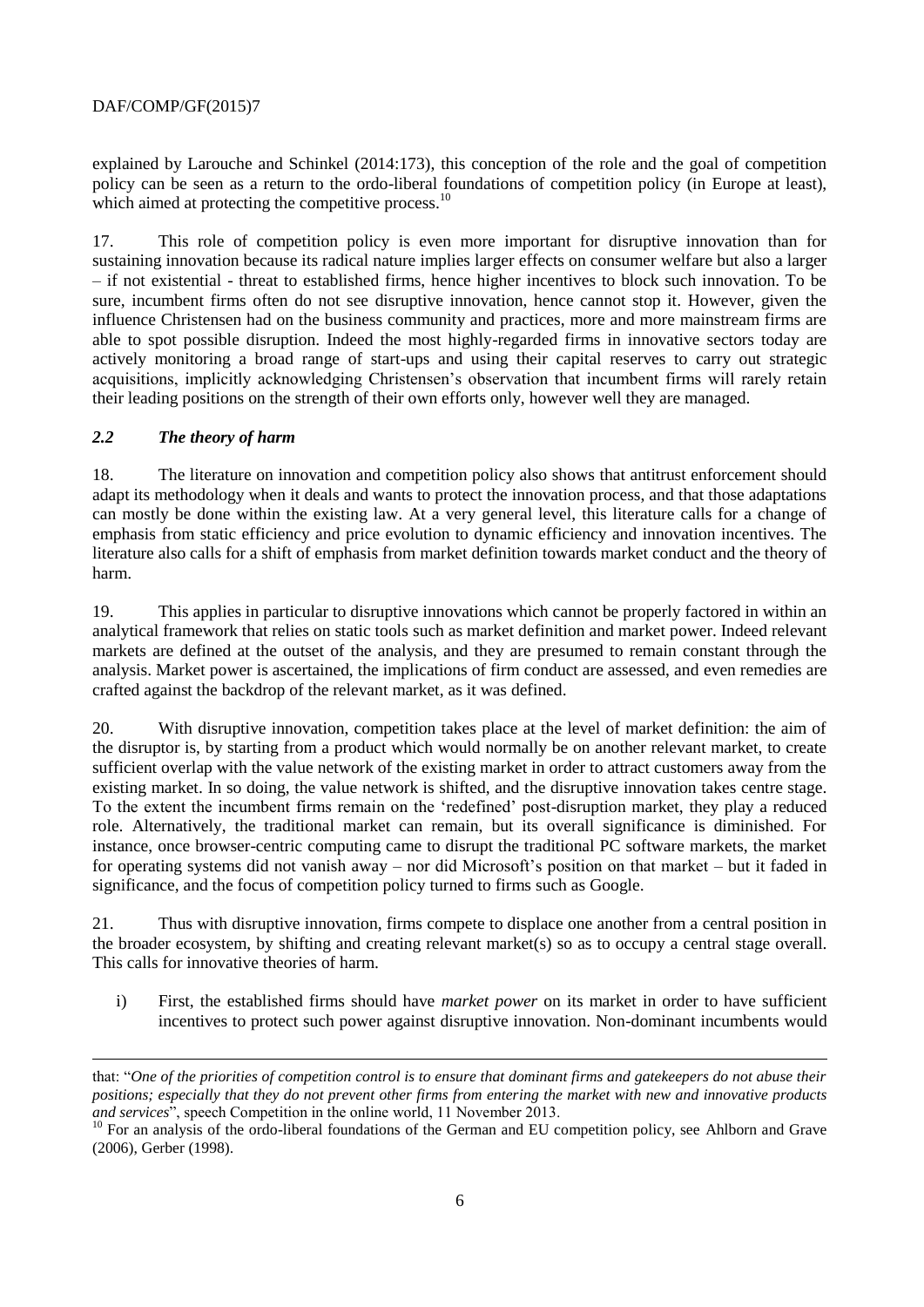presumably have less incentive to prevent disruption, since they have less to lose, and would rather seek to appropriate it.<sup>11</sup> A dominant incumbent is more likely to try to prevent disruption in order to protect its current position.

- ii) Second, the target should be a *potential disruptor*, and not merely a firm engaged in sustaining innovation (in the case of sustaining innovation, the traditional tools of competition policy should be used). By way of proxy, the limitations of relevant market definition could be beneficial: if the target is *not* on the same relevant market as the established firm, according to standard relevant market analysis, then the target could be a potential disruptor. This is actually the main difference between the theories of harm around disruptive innovation and other theories of harm: here the target is on a separate relevant market, so the aim is not to undermine its market position, raise its costs or foreclose it on its market, but rather to prevent it from engaging into a redefinition of the relevant market by shifting the value network.
- iii) Third, the established firms should adopt *conduct* making the deployment of disruptive innovation more difficult or even impossible. One indicia may be the important financial or otherwise resources used by mainstream firms to stop the development of small firms. The essence of disruptive innovation is that the disruptor gains a foothold by entering the lower-end of the value network through overlap between traditional products and its innovative product, using this foothold as a lever to bring customers over to a new value network where the disruptor stands at the centre. The incumbent can thwart disruption by preventing the disruptor from ever gaining that foothold. On the basis of the scenarios sketched out above, two courses of conduct can be distinguished: conduct designed to raise costs for potential disruptors to execute their strategy (section 3) and strategic acquisition of potential disruptor, followed by mothballing (section 4).

# *2.3 The procedural and institutional context of enforcement*

22. Current innovation, and in particular disruptive innovation, is very often based on Internet which means that they are often rapid as Internet allows for massive network effects and global as Internet is easily scalable.

23. That implies that, to be effective, antitrust enforcement needs to be quick and rely on legal tools and procedures having the right balance between rapid intervention and due process. Enforcement needs also to be well coordinated between the different authorities involved when several countries are impacted.

# **3. Anti-competitive conduct denying a foothold to the disruptor**

24. Established firms can use different practices to impede the process of innovation. Most of the cases analysed by antitrust agencies and discussed in the literature relate to sustaining innovation. That may be due to the fact that such type of innovation is more frequent than disruptive innovation. That may also be due to the fact that parties bringing cases to agencies are more concerned with sustaining innovation.

# *3.1. The anti-competitive conduct*

 $\overline{a}$ 

25. However, few cases relate to disruptive innovation. As outlined above, in those cases, established firms try to make the access to the lower-end of the consumers more difficult and/or render the interface

 $11$  We leave aside the possibility of collusion amongst incumbents to prevent disruption.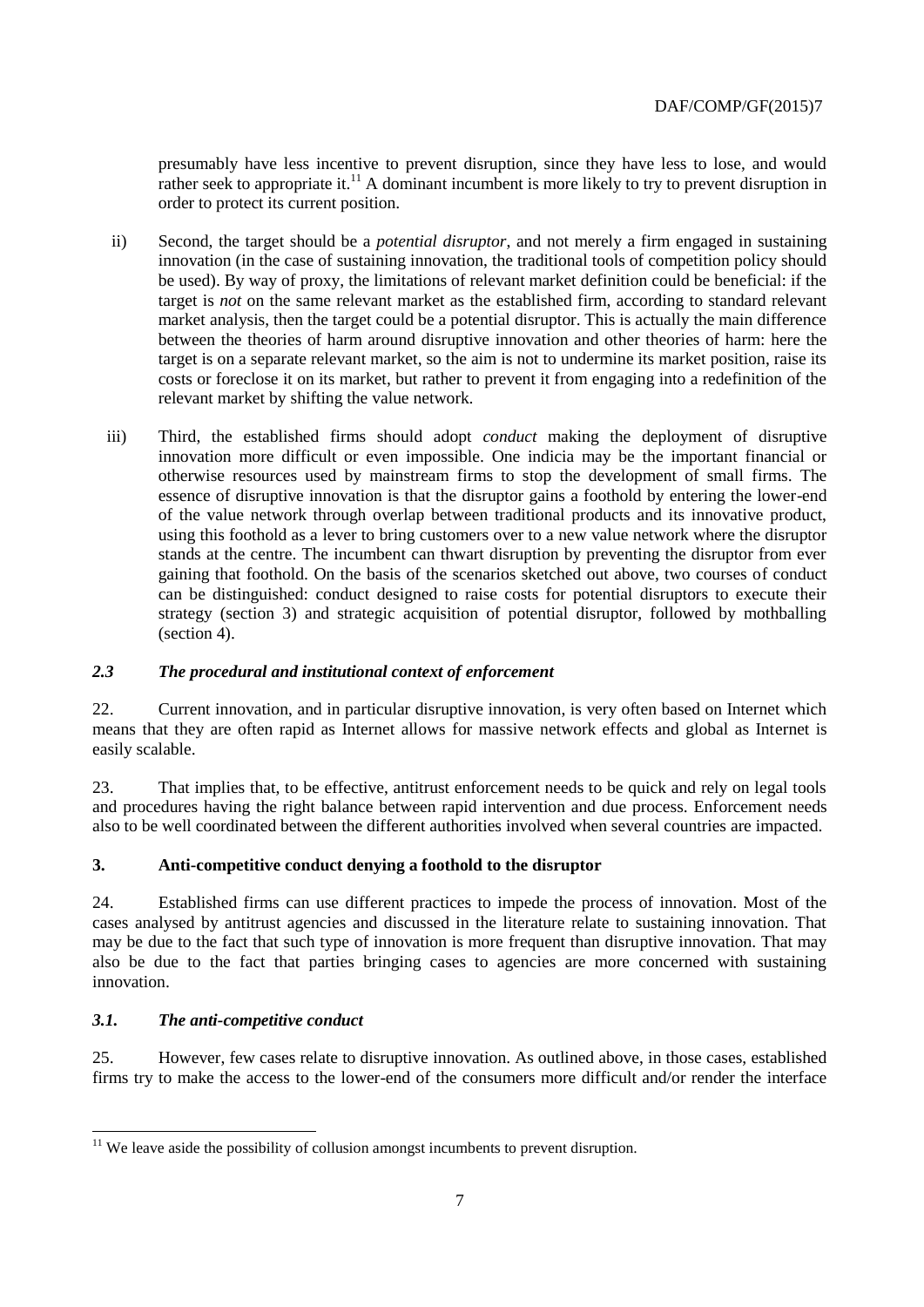between its value network and another value network more difficult. Those impediments may be done with vertical agreements, predatory practices or abuses of intellectual property rights.

26. One of the best examples of an antitrust action protecting disruptive innovation is the *Microsoft Explorer* case. The established position of Microsoft on the operating systems for PC was threatened by an innovation on a very different market, the Internet browsers. In reaction, Microsoft bundled its operating system Windows with its own browser Explorer, thereby making access to consumers more difficult for competitors and preventing Netscape from executing a strategy of disruptive innovation.<sup>12</sup> The DoJ<sup>13</sup> and then the European Commission with a commitment decision  $14$  intervened to guarantee customer access.

27. Another case is luxury brands prohibiting their distributors from selling over Internet (for an extensive analysis of vertical restraints for online sales, see OECD (2013). Here again, firms with established distribution networks impede access to lower-end customers and innovative distribution channels which may - with time - disrupt existing channels. To alleviate such practices, EU antitrust guidelines limit the possibilities of such prohibitions.<sup>1</sup>

28. Also, some established companies try to get very extensive IPR – in particular patents - to make the interface with their value networks more difficult, hence making the second phase of disruption more difficult or even impossible. For instance, if some of the main features of smartphones, including the gestures made on the touchscreen, are covered by patents, then any disruptor needs to innovate around these features. The disruptor will find it harder to establish a foothold and convince existing customers to migrate to an innovative product offering if it has so little overlap with the elements of the existing value network.

29. Those cases show that established firms, when they are able to spot the threat of a disruptive innovation, may render the first and/or the second phases of disruption more difficult. Antitrust agencies should then maintain open access to low-end consumers and interface between value networks, thereby making the process of innovation possible. However, to reduce error risks, agencies should give a precise theory of harm explaining how the conducts of the established firms impede the disruption.

#### *3.2. Procedural options for effective enforcement*

30. Because disruptive innovation can be quickly killed, antitrust agencies should rapidly condemn anti-competitive conduct, otherwise their actions are useless. Antitrust enforcement is based on different instruments whose velocity varies:

- i) *Antitrust guidelines* describe prohibited behaviour. Their effect can be rapid because of their deterrence power but they can only be used against conduct where the theory of harm has been tried and tested in a series of previous cases.
- ii) *Interim measures* can be adopted quickly when there is, first, prima facie finding of antitrust infringement and, second, urgency due to the risk of serious and irreparable damage to competition.<sup>16</sup> As the condition of urgency is not easily met, interim measures are rarely used.

 $12$  Note that a modified version of this strategy was later on successfully executed by Google, which managed to make the browser the central stage in the ecosystem, as opposed to the operating system.

<sup>13</sup> 253 F.3d 34 (D.C. Cir. 2001).

<sup>14</sup> Commission Decision of 16 December 2009, Case 39.530, *Microsoft (tying)*.

<sup>&</sup>lt;sup>15</sup> Commission Guidelines on Vertical Restraints, OJ C 230 of 19.5.2010, p. 1.

 $16$  In the EU, see Article 8 of Regulation 1/2003.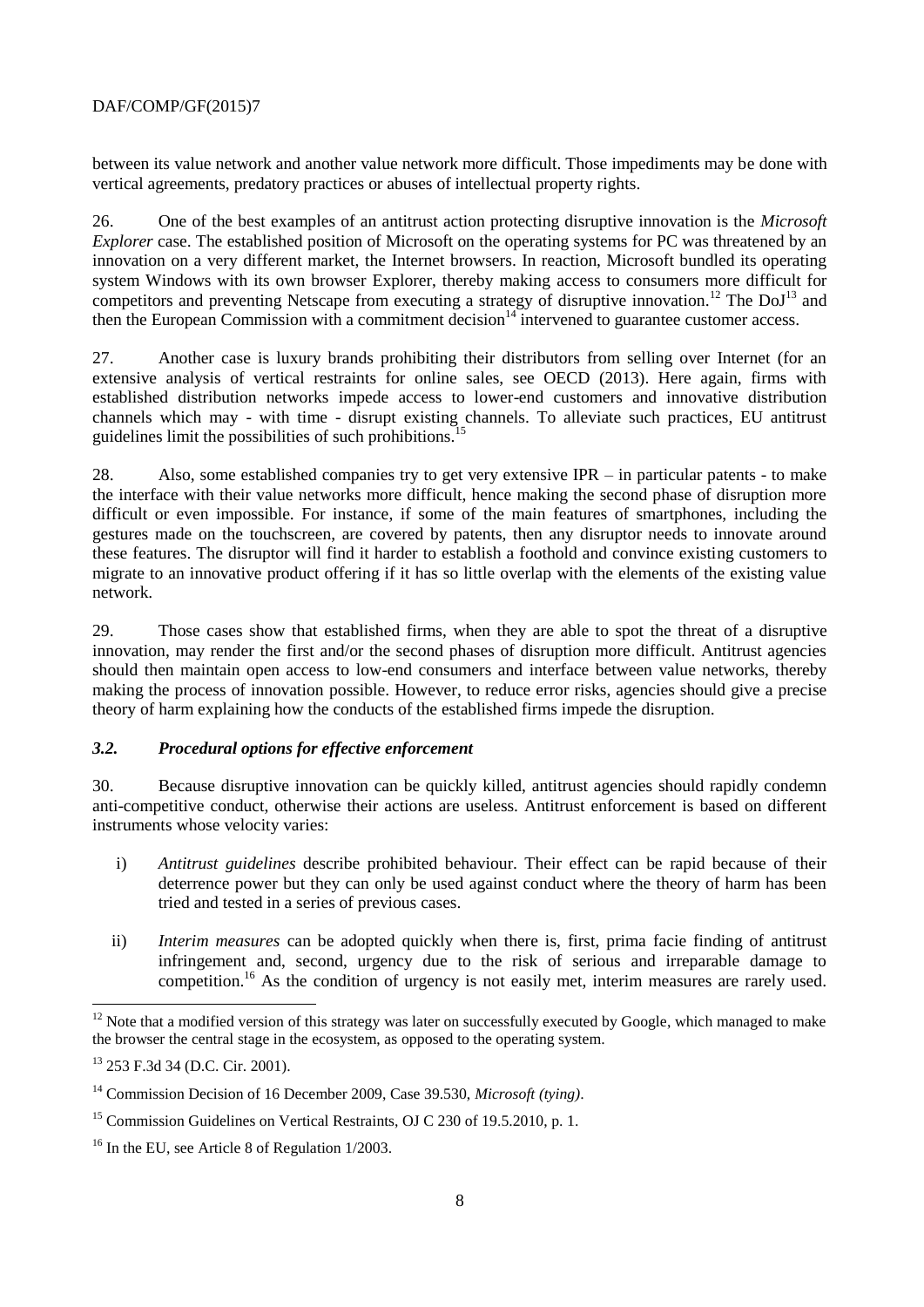However, such condition may be more easily met when disruptive innovation is at stake as the anti-competitive conduct is often aiming at small firms that may easily disappear.

- iii) *Commitments decisions* where the antitrust agency agrees with the investigated firms to end some practices. Those decisions can be adopted relatively quickly as seen in the EU Microsoft Explorer case. However, in the EU, they are based on often opaque bargaining between the agency and the firms, and they are not tested in Court, hence cannot provide a high level of legal certainty for the industry.
- iv) *Infringement decisions* where the antitrust agency condemns firms on the basis of a well proved theory of harm. Those decisions can take time to be adopted and are often appealed in Courts. In case of disruptive innovation, they often take too much time to be effective in the case at hand. However, the precedent value may have deterrent effects for future similar anti-competitive practices against disruptive innovation.

31. Thus the antitrust agency should choose the best procedural options depending of the characteristics of the case and find the right balance between, on the one hand, velocity and effectiveness and, on the other hand, respect of due process and reduction of errors' risks. If the conduct impeding disruptive innovation is based on a behaviour already described in some guidelines, the agency should point to those guidelines. If the conduct risks damaging seriously and irreparably competition by destroving a disruptive innovator, the agency should adopt interim measures.<sup>17</sup> If the agency wants to establish a precedent with a new theory of harm, it should adopt an infringement decision that can be tested in Courts.

# **4. Preventing disruption through acquisitions**

32. Next to exclusionary conduct, established firms may also acquire potential disruptors to avoid that innovation comes to the market and destroys their business. The antitrust agency should prohibit such mergers, which are welfare detrimental. There are however two difficulties. First, the acquisition often takes place when the potential disruptor is still small, hence the merger is not notified to the antitrust agency. For that, the law might need to be amended to provide for an additional threshold for merger notification (section 4.1). Second, it is not easy to determine whether the acquisition of a potential disruptor will decrease consumer welfare. For that, a precise test for the theory of harm needs to be applied (section 4.2).

#### *4.1. Merger notification threshold*

33. In the EU, the threshold to notify a merger for approval by the antitrust agency is based on the turnover of the firms involved. When an incumbent firm buys a potential disruptor, it often does so – for business reasons – at a time when the disruptive threat is apparent, yet the disruptor still has a low turnover. Hence the merger might not be subject to a notification obligation. However, because disruption can be very costly, the incumbent firm will be ready to pay a high acquisition price that is a premium for market stability. To be sure, the high price may also reflect important future revenues expected from the innovation, hence does not indicate in itself that the merger is welfare detrimental. The point here is that a high price to buy a firm with a low turnover may indicate an impediment to the innovation process which requires antitrust analysis.

<sup>17</sup> Interestingly, Monopolkomission (2015, paras 509-513) calls for more frequent use of interim measures when enforcing antitrust in digital markets which are prone to disruptive innovations.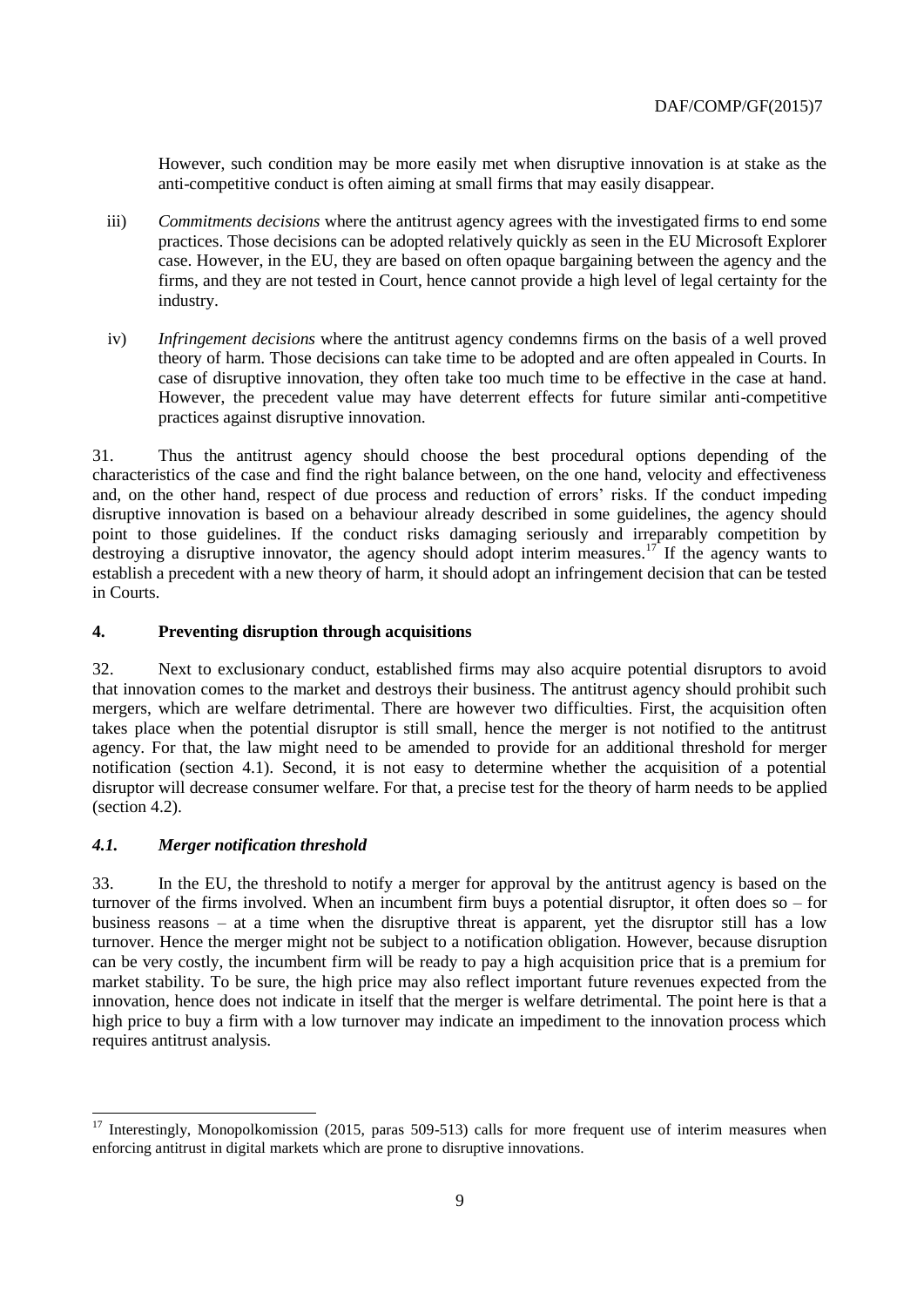34. Therefore, as the German Monopolkommission (2015: para 471-479) suggests, the legal notification threshold currently based on turnover could be complemented by another threshold based on the value of the transaction. In most of the cases, the value of the transaction is aligned with the current turnover, hence such legal change does not have practical consequences. But in the cases where the value of the transaction is not aligned - and much higher – than the turnover, the legal change imposes additional notifications. That is appropriate as those cases may hide a welfare-detrimental acquisition of a potential disruptor.

### *4.2. Merger approval test*

35. Once a merger is notified, the antitrust agency should determine whether it would increase or decrease consumer welfare. In the context of disruptive innovation, the agency should determine first whether the acquired firm is a potential disruptor and, then, whether the acquisition will slow down or stop the innovation.

36. On the first question, the Merger Guidelines in the US and in the EU instruct the agencies to be particularly cautious in authorising the acquisition of a maverick firm. None of those guidelines give a precise definition of a maverick, but they give examples which are similar.

# 37. The US 2010 Horizontal Merger Guidelines states at para 2.1.5 that:

*A "maverick" firm (is) a firm that plays a disruptive role in the market to the benefit of customers. For example, if one of the merging firms has a strong incumbency position and the other merging firm threatens to disrupt market conditions with a new technology or business model, their merger can involve the loss of actual or potential competition. Likewise, one of the merging firms may have the incentive to take the lead in price cutting or other competitive conduct or to resist increases in industry prices. A firm that may discipline prices based on its ability and incentive to expand production rapidly using available capacity also can be a maverick, as can a firm that has often resisted otherwise prevailing industry norms to cooperate on price setting or other terms of competition.*

38. The EU 2004 Horizontal Merger Guidelines states at para 42 that:

*A 'maverick' firm (…) has a history of preventing or disrupting coordination, for example by failing to follow price increases by its competitors, or has characteristics that gives it an incentive to favour different strategic choices than its coordinating competitors would prefer.*

39. Owings (2013) rightly observes that those definitions of a maverick are broader than disruptive innovator. He suggests to distinguish better between firms that requires independence to constrain coordination and firms that aggressively compete. The first category should be defined according to the criteria of Christensen, i.e. *(1) the firm offers a product or service that is worse in some way than the traditional offerings, (2) the lower quality is accompanied by a lower price (or some other innovative benefit), and (3) the product or service only works well for a niche segment of consumers who substitute away from the traditional competitors*. The definition is important because, according to Owings, the presumption of anti-competitive harm enshrined in the US Guidelines should be limited to the acquisition of disruptive innovator.

40. This link between definition and competitive harm test leads us to the second, and more important, issue: the assessment of the effects of the merger on the innovation. Authors have proposed different tests for such assessment. Shelanski (2013:1703) proposes a *downward innovation pressure* (DIP) test consisting in analysing how the probabilities of introducing innovation will evolve post-merger. This analysis is linked to the cannibalisation effects of the innovation on the acquirer's products or services. If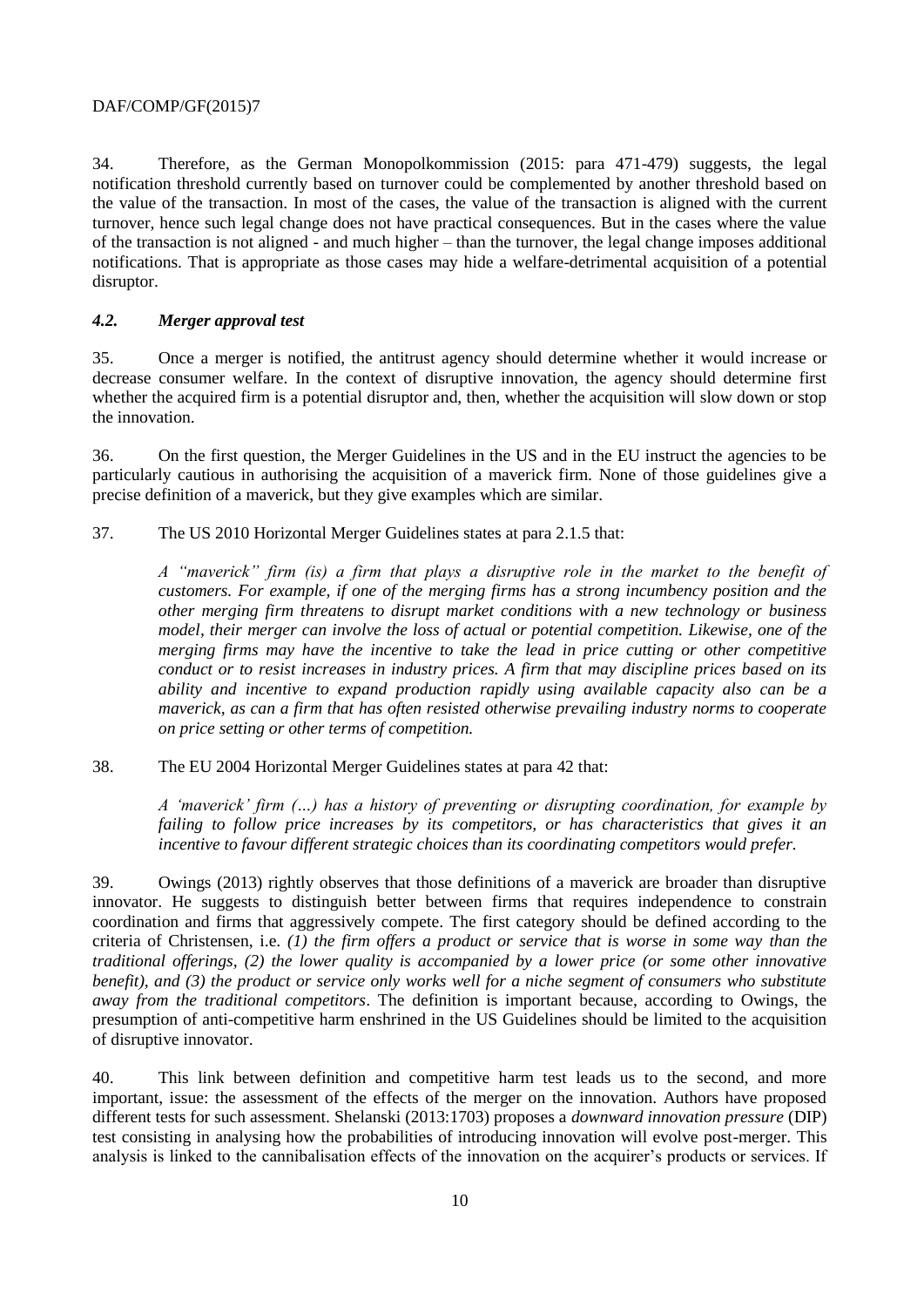possible, the analysis should be done on the basis of quantitative economic data, and if not, on the basis of documentary evidence.

41. Shapiro (2012) proposes to base the merger analysis on the examination of three factors: (i) *contestability* which relates to the nature of ex post product market competition; (ii) *appropriability* which relates to the possibilities for the successful inventor to capture the social benefits of its invention; and (iii) *synergies* which relate to the capabilities of enhancing innovation by combining complementary assets. The factors of contestability and appropriability relate to the incentive to innovate while the factor of synergies relates to the ability to innovate. The antitrust agencies should determine: (i) first, whether the merger significantly reduces contestability, i.e. the future rivalry between the merging parties which is based on the calculation of an *innovation diversion ratio* and (ii) second, whether the merger nonetheless enhances innovation by increasing appropriability or enabling merger specific synergies.

42. Those tests, which have been proposed for all types of innovation, are applicable for the specific type of disruptive innovation. In particular, the agency should assess whether the mainstream firms will bring the disruptive innovation to the market at the risk of cannibalising its own business or whether it will stop the innovation. Unfortunately, it is not always possible to ascertain clearly the plans of the acquiring firm at the *ex-*ante stage of merger control. Any evidence that the acquiring firm plans to close the target and send its invention to the dustbin of history should therefore be decisive against the merger.

43. Should the mothballing strategy only be apparent once the merger has been approved and carried out, however, an intervention could be envisaged along the lines of either (i) revoking the approval on grounds of misrepresentation in the notification phase or (ii) treating the actions of the acquiring firm as anti-competitive unilateral conduct and using Article 102 TFEU, section 2 of the Sherman Act or the equivalent provision. Both options are rife with difficulties; accordingly, in cases where there is a suspicion that the merger could affect disruptive innovation, merger control assessment should go at greater depth than usual into the strategic reasons for the acquisition.

#### **5. Conclusion**

44. Disruptive innovation, according to business literature, occurs when an innovative product is brought to a market, such as meets the basic requirements of the lower-end of an established value network and also offers added value outside of that value network. That product wins over consumers and progressively takes over the established market, displacing the existing value network in so doing. By now, disruptive innovation is a frequent entry strategy, and it is usually beneficial for welfare.

45. Despite an ever growing literature on innovation and competition policy, the latter is not well placed to deal with disruptive innovation. Methodologically, disruptive innovation can hardly be captured with the tools of market definition and market power analysis, which do not account for the competition for the definition of the relevant market that is characteristic of disruptive innovation. In addition, competition authorities experience difficulties in acting quickly enough to deal effectively with attempt to prevent disruptive innovation.

46. However, incumbent firms on the established market can hinder disruptive innovation. The theory of harm is that an incumbent firm with market power seeks to prevent a potential disruptor from another market from executing its strategy, using either (i) anti-competitive practices designed to prevent the creation of an overlap between its innovative product and the established market or (ii) an acquisition with a view to mothball the disruptor and its invention. Against the former, competition authorities should seek to keep markets open and act quickly to prevent practices such as defensive leveraging (as in the *Microsoft Explorer* case) or the use of IP protection to lock away features of the value network. Against the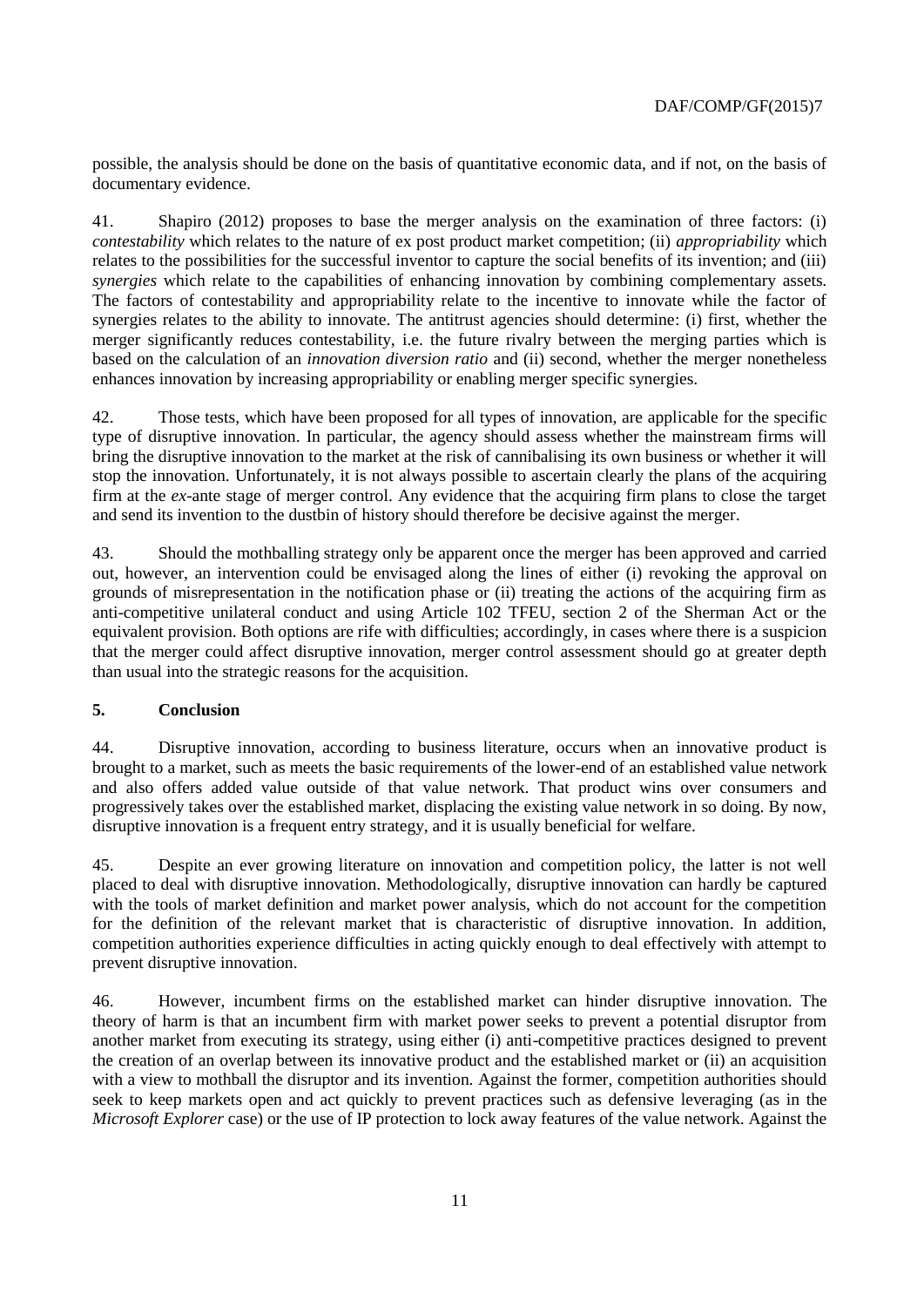latter, additional merger thresholds (based on a discrepancy between transaction value and turnover) and an expanded concept of the maverick firm could be effective.

47. Ultimately, disruptive innovation is by its very nature difficult to discern, even for the firms themselves; yet competition policy can evolve in order not so much to protect disruptive innovation, let alone foster it, but rather to ensure that it can happen and will not be thwarted by incumbent firms. This can be achieved under existing competition law by relying on an appropriate theory of harm.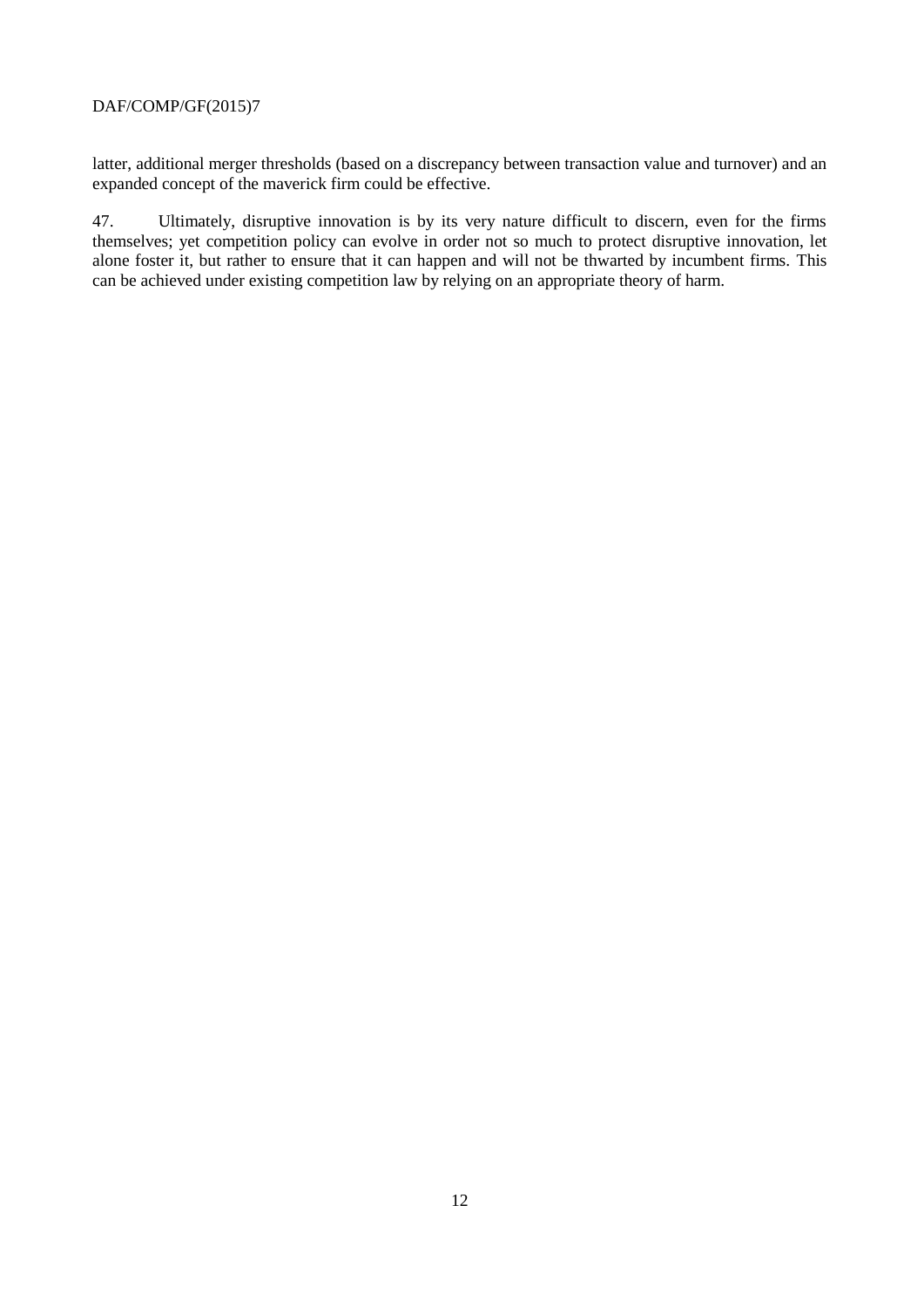#### **REFERENCES**

- Aghion, P., N. Bloom, R. Blundell, R. Griffith, and P. Howitt (2005) "Competition and Innovation: An Inverted-U Relationship", *Quarterly Journal of Economics* 120: 701.
- Ahlborn, C., and D. S. Evans (2009) "The Microsoft Judgment and its Implications for Competition Policy towards Dominant Firms in Europe", *Antitrust Law Journal* 75: 887.
- Ahlborn, C., and C. Grave (2006) "Walter Eucken and Ordoliberalism: An Introduction from a Consumer Welfare Perspective", *Competition Policy International* 2: 197.
- Arrow, K. J. (1962) "Economic Welfare and the Allocation of Resources for Invention", In R. Nelson, *The Rate and Direction of Inventive Activities: Economic and Social Factors*. Princeton, NJ: Princeton University Press.
- Baker, J. (2007) "Beyond Schumpeter vs. Arrow: How Antitrust Fosters Innovation", *Antitrust Law Journal,* 74:575-602.
- Bower, J. and Christensen, C. (1995) "Disruptive Technologies: Catching the Wave", *Harvard Business*  Review, 73: 43-53.
- Christensen, C.M. (1997) *The Innovator's Dilemma*, Boston: Harvard Business School Press.
- Cohen, W. (2010) "Fifty Years of Empirical Studies of Innovative Activity and Performance." In *Handbook of Economics of Innovation,* vol. 1, edited by Bronwyn Hall and Nathan Rosenberg, 129- 213. Amsterdam: North Holland.
- Gerber, D (1998) *Law and Competition in Twentieth Century Europe*. Oxford: Oxford University Press.
- Gilbert, R. (2006) "Looking for Mr. Schumpeter: Where Are We in the Competition- Innovation Debate." In *Innovation Policy and the Economy,* vol. 6, edited by A. Jaffe, J. Lerner, and S. Stern, 159-215. Chicago: University of Chicago Press.
- Ginsburg, D. H., and J. D. Wright (2012) "Dynamic Analysis and the Limits of Antitrust Institutions", *Antitrust Law Journal* 78: 1.
- Katz, M. and Shelanski, H. L. (2007) "Mergers and Innovation", *Antitrust Law Journal,* 74(1):1– 85.
- Larouche, P (2009) "The European Microsoft Case at the Crossroads of Competition Policy and Innovation", *Antitrust Law Journal* 75: 933.
- Larouche, P. and Schinkel, M.P. (2014) "Continental Drift in the Treatment of Dominant Firms: Article 102 TFEU in Contrast to § 2 Sherman Act", in D. Sokol and R. Blair, eds., *Oxford Handbook of International Antitrust Economics – Vol. 2*, Oxford: Oxford University Press, 153-187.
- Monti, G. (2004) "Article 82 EC and New Economy" In Graham C. and Smith F. (eds), *Competition, Regulation and the New Economy*, 17-75.

Monopolkommission (2015) *Competition policy: The challenge of digital markets*, Special Report 68.